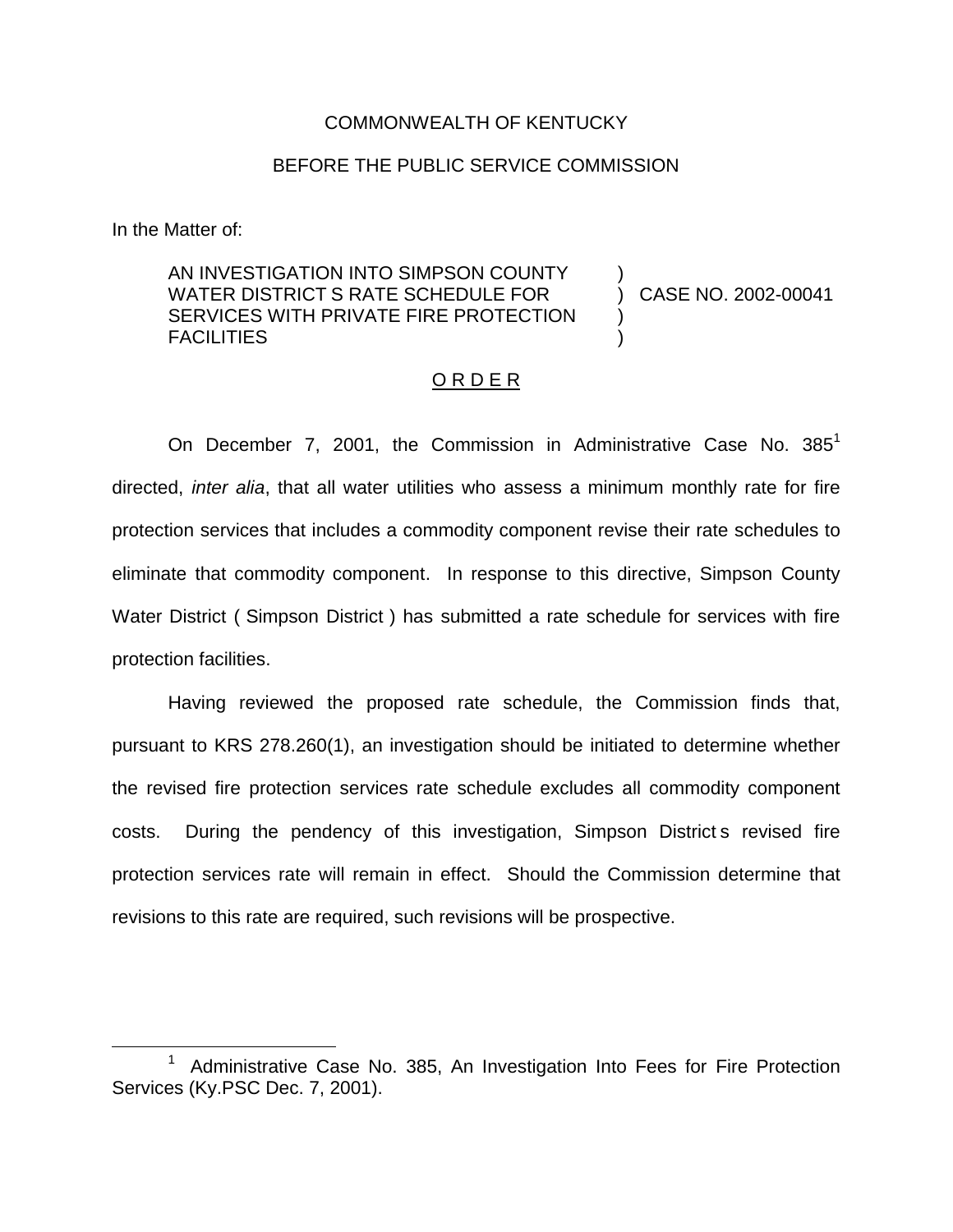IT IS THEREFORE ORDERED that:

1. This proceeding is initiated to determine whether Simpson District s rate schedule for services with fire protection facilities excludes all commodity component costs.

2. Simpson District shall file with the Commission, within 20 days of the date of this Order, the original and 8 copies of its response to the interrogatories appended to this Order. Each response should be placed in a bound volume with each item tabbed. When a number of sheets are required for a response, each sheet should be appropriately indexed, for example, Item 1(a), Sheet 2 of 6. Careful attention shall be given to copied material to ensure its legibility.

Done at Frankfort, Kentucky, this 12<sup>th</sup> day of February, 2002.

By the Commission

ATTEST Selescale P. Euerode for<br>Homas M. Dorman

**Executive Director**